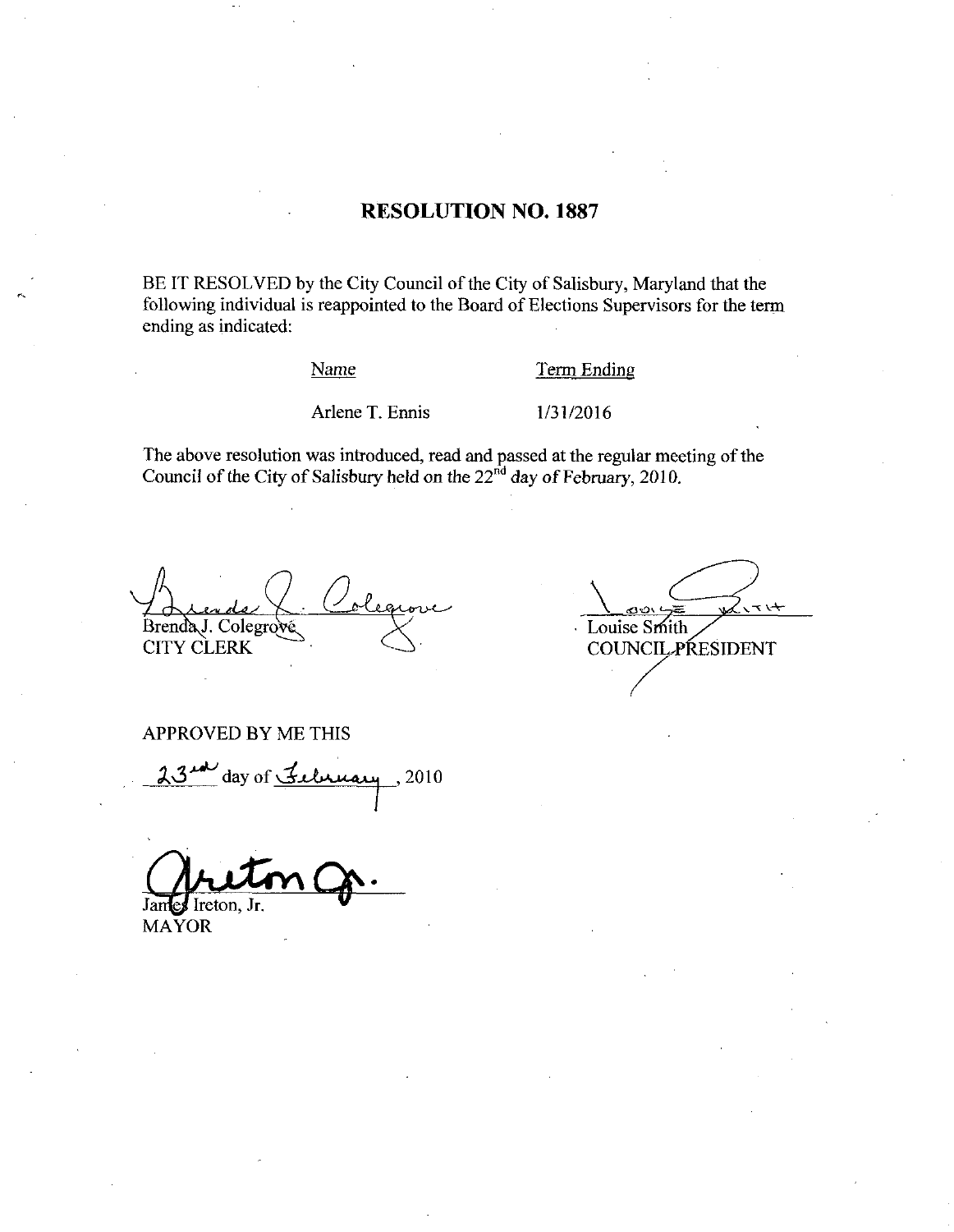## INTER

# NEMO

# OFFICE OF THE MAYOR

| To:      | John Pick                                           |
|----------|-----------------------------------------------------|
| From:    | Sherrell McBride                                    |
| Subject: | Reappointment to the Board of Elections Supervisors |
| Date:    | February $3,2010$                                   |
|          |                                                     |

Mayor Ireton would like to reappoint the following person to the Board of Elections Supervisors: Ample in the following person to the Board<br>
Name<br>
Arlene Ennis 1/31/2016

Name Term Ending

Arlene Ennis .<br>Ms. Ennis has been a member since 2008.

Attached is her letter of interest and the Resolution necessary for her reappointment. Please forward this information to the City Council so it may be placed on the agenda for the next Council meeting. Please let me know if you have any questions.

Attachments

CC: Mayor Ireton